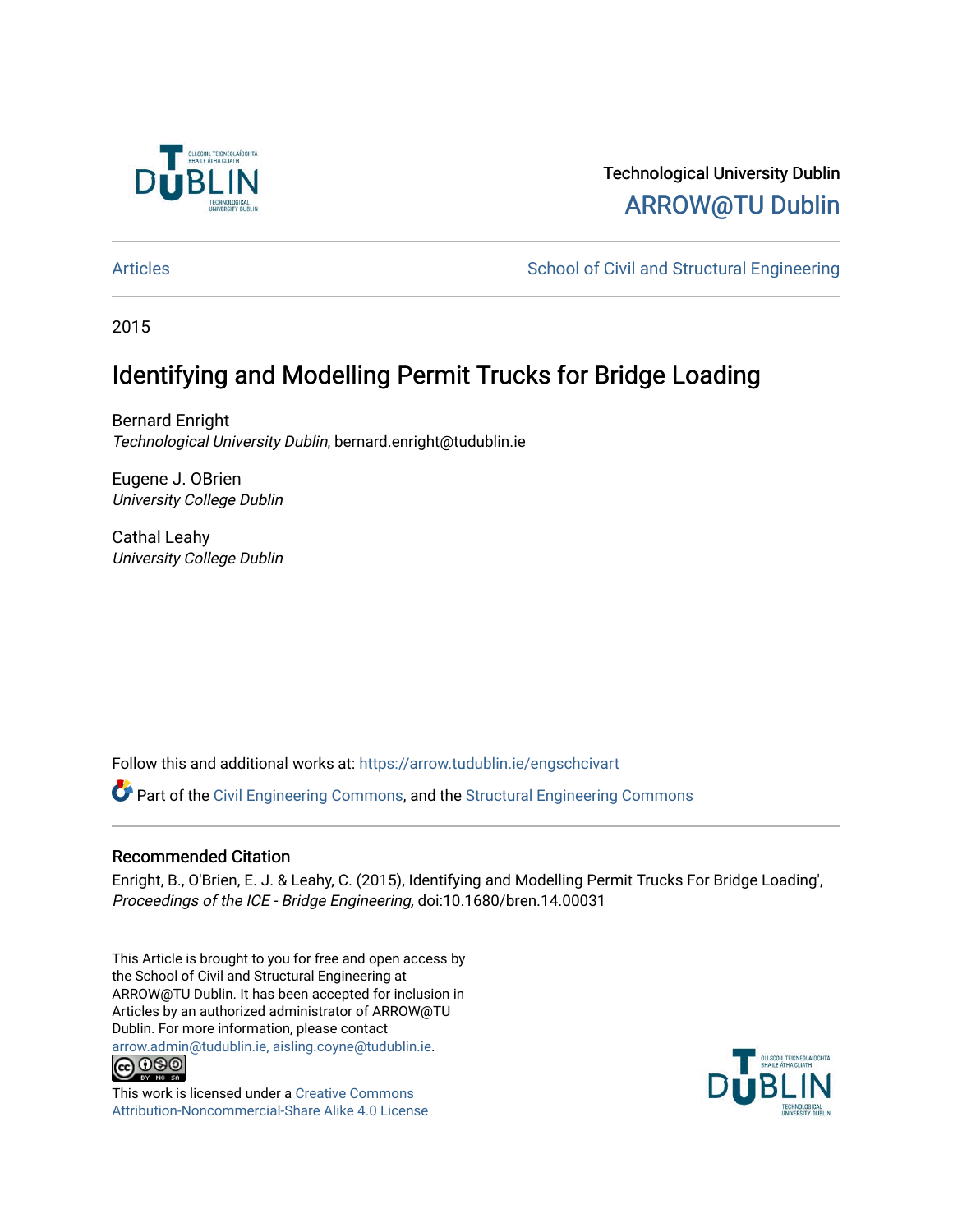# **Identifying and Modelling Permit Trucks for Bridge Loading**

Bernard Enright<sup>1</sup>, Eugene J OBrien<sup>2</sup> and Cathal Leahy<sup>3\*</sup>

*<sup>1</sup> BE, MSc, PhD, School of Civil and Structural Engineering, Dublin Institute of Technology, Bolton Street, Dublin 1, Ireland, email: bernard.enright@dit.ie, telephone: +353-1-4023888*

*<sup>2</sup> BE, MEngSc. PhD, CEng, FIEI, MIStructE, UCD School of Civil, Structural & Environmental Engineering, Newstead, Dublin 4, Ireland, email: eugene.obrien@ucd.ie, telephone: +353-1-7163224*

*<sup>3</sup> BE, PhD, MIEI, Roughan & O'Donovan Innovative Solutions, Arena Road, Sandyford, Dublin 18, Ireland, email: cathal.leahy@rod.ie, telephone: +353-1-2940800*

*\*Corresponding Author*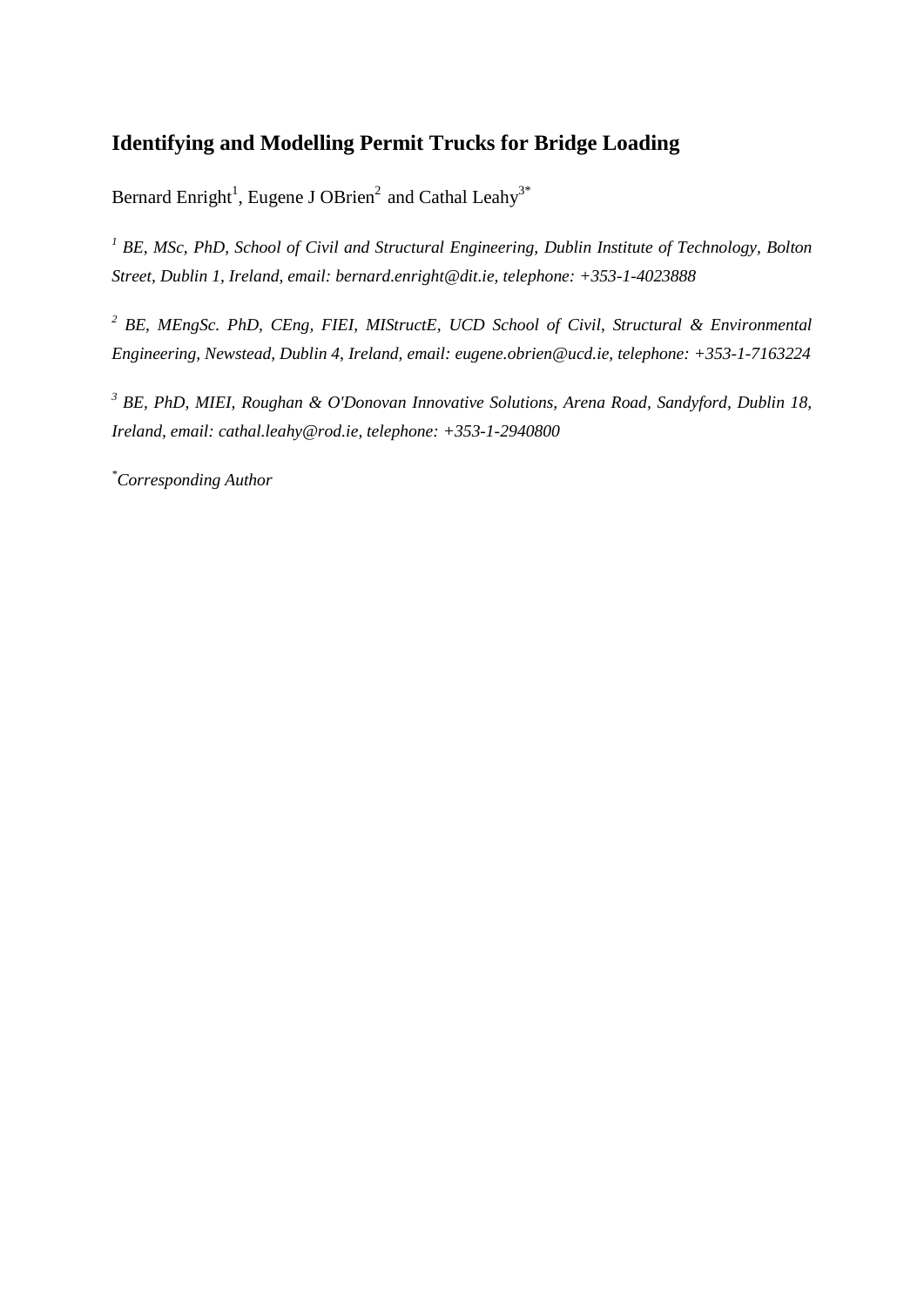# **Identifying and Modelling Permit Trucks For Bridge Loading**

Accurate estimates of characteristic traffic load effects are essential in order to optimize bridge safety assessment. Permit trucks dominate the extreme upper tail of the truck loading distribution and as a result need careful examination. This paper proposes rules for filtering these trucks from Weigh-In-Motion data for both the US and Europe. The importance of these trucks in critical bridge loading events is then examined for both regions. A Monte Carlo traffic simulation model is developed which focuses on the accurate simulation of permit trucks.

Keywords: bridges; traffic engineering; mathematical modelling.

#### **1. Introduction**

The truck traffic crossing a highway bridge may be categorized into two types of trucks; standard trucks and permit trucks. Permit trucks exceed the normally allowable weights and/or dimensions and therefore would be expected to have a special permit to use the roads. The extreme loading events likely to cause characteristic (i.e., probable lifetime maximum) load effects on short to medium span bridges are dominated by these very heavy trucks (Enright & OBrien, 2013). The accurate estimation of these load effects is critically important for bridge safety assessment and design. The most accurate method to obtain information on the actual traffic loads on a bridge is to use Weigh-In-Motion (WIM) data (COST323 2002). This is the process of weighing vehicles as they pass along a road a normal highway speeds.

Traffic load models are used in the design and assessment of highway bridges. The models aim to represent the characteristic loading on the bridge and are most accurate if calibrated using WIM data. Bridge design codes treat standard and permit trucks in different ways. Eurocode 1 (EC1) 2003) has one load model for standard trucks (Load Model 1) and another (Load Model 3) for permit trucks. These load models can be adjusted for each country based on local traffic. The bridge design code used in the United States (AASHTO 2012) specifies a load model which applies to normal vehicular use of the bridge. This includes all legal trucks, illegal overloads and un-analysed permits (all routine permits) but not special permit trucks, which are required to be individually analysed (Sivakumar et al. 2008). Accurate load models are then not just dependent on the availability of WIM data but also on the ability to identify standard and permit trucks in the WIM data.

The weights of permit and standard trucks are regulated in different ways. Standard truck weights depend on the degree to which legal limits are enforced. Permit trucks, on the other hand, are controlled by the permit issuing authority and are typically subject to stricter regulation and monitoring (Luskin et al. 2000; Koniditsiotis et al. 2012). Permits are usually issued subject to the use of escort vehicles which can reduce the loading on bridges by controlling the position of other traffic travelling in the same direction as the permit truck, but it is difficult for permit-issuing authorities to control the traffic travelling in the opposite direction, which the permit truck might meet as it crosses a bridge. Recent WIM data (Enright & OBrien 2010) has shown that permit trucks occur quite frequently, on a daily or even hourly basis at some sites, and travel alongside regular traffic, sometimes without escort vehicles.

It is generally considered that a truck would not be given a permit if it posed a threat to a bridge but research in the US has found that bridge load effects caused by permit trucks regularly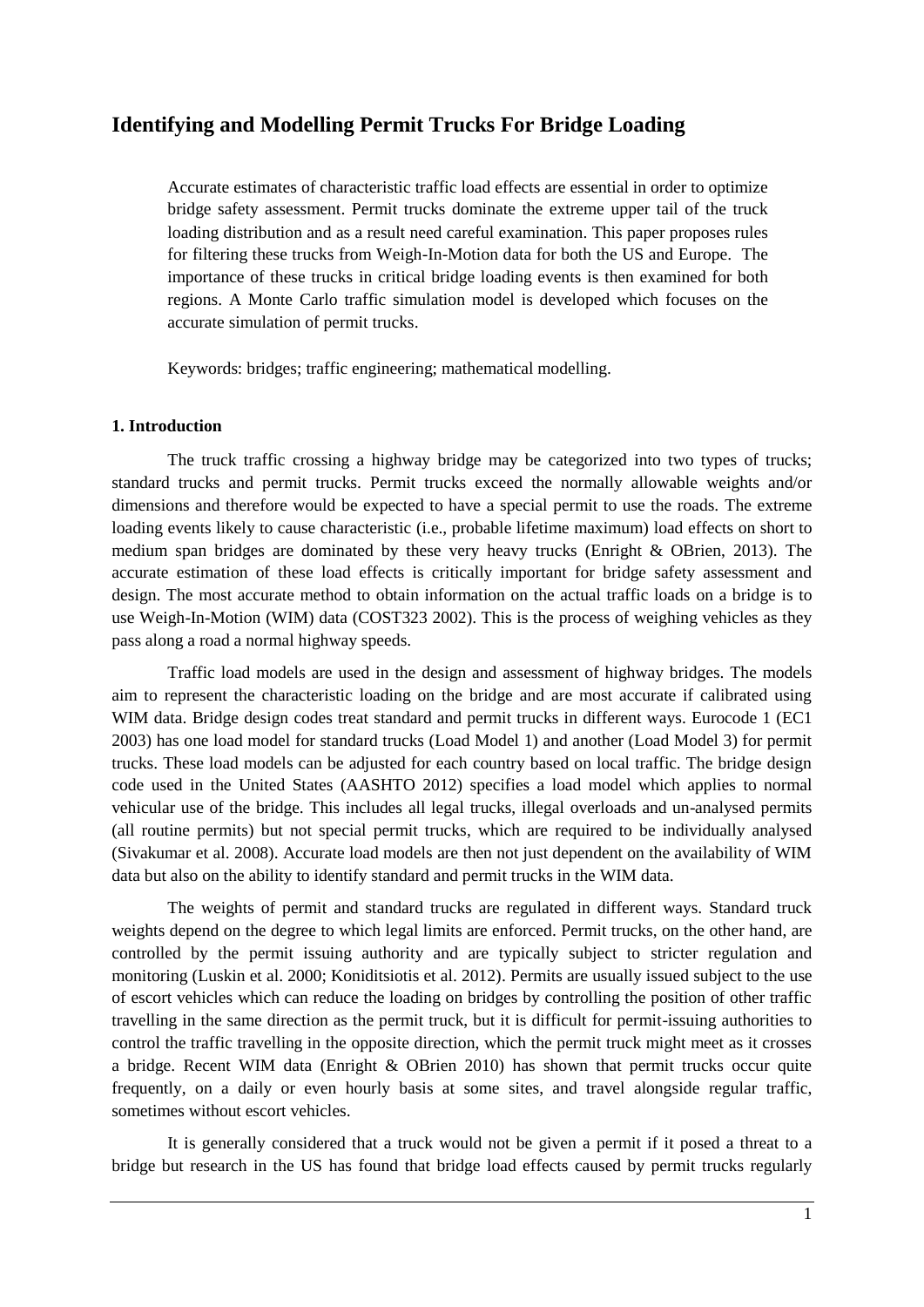exceed the maximum effects expected by the permitting authority (Zhao  $\&$  Tabatabai 2012). Moses (2001) gives the example of a 250 tonne truck that illegally travelled over 160 km in Ohio before being stopped by authorities. This indicates that it is not safe to assume that bridge load effects caused by permit trucks will always be within the limits set by the permitting authority, and that a probabilistic analysis is required. The separation of permit and standard trucks when examining bridge loading would allow each vehicle type to be analysed independently in a manner which is appropriate to the level of enforcement and regulation of each truck type in that region.

Whilst WIM systems record many truck characteristics, including individual axle weights, inter-axle spacings, gross vehicle weight (GVW), speed and time of arrival, they do not include any indication of the permit status of the vehicle, and it is not therefore feasible to link the records maintained by permit-issuing authorities with the trucks recorded in the WIM data. Currently no accurate methods exist to identify permit trucks in WIM data. When examining bridge loading on short to medium span bridges, most authors (Nowak 1993; Bailey & Bez 1999; Enright & OBrien 2013) make no distinction between permit and standard trucks. Enright and OBrien (2010) examine permit truck loading on bridges but assume that all extremely heavy trucks have permits, without attempting to differentiate between illegally overloaded standard trucks and permit trucks. A National Cooperative Highway Research Program (NCHRP) report which examines the use of US WIM data for bridge design (Sivakumar et al. 2008) concludes that an approach which uses a state's weight regulations is best.

In this paper, filtering rules are developed which identify the permit trucks in WIM data. The rules are based on legal limits in each country, and on a detailed analysis of extensive WIM databases. The truck population is considered to consist of two types of truck – "apparent standard" and "apparent permit". Both truck types are identified based on their axle layout, rather than on their weights, as trucks of either type may be illegally overloaded. It is acknowledged that the apparent standard trucks may contain trucks with the axle configuration of a standard truck but which have applied for a permit to carry increased weight, and similarly, that the apparent permit trucks may contain trucks which have failed to apply for a permit and are travelling illegally. Nevertheless, it is clear that this approach classifies the truck population into two groups with distinctly different statistical properties. It should be noted that this study only addresses permit trucks which are allowed to travel freely with other traffic and permit trucks with particular requirements, such as the elimination of other traffic, are beyond the scope of this work.

This paper also examines an approach for modelling traffic loading on bridges and, in particular, focuses on the accurate modelling of permit trucks. Different approaches can be used to estimate characteristic load effects from WIM data. Many authors have used statistical extrapolation (Caprani & OBrien, 2010; Cremona, 2001; Nowak & Szerszen, 1998; O'Connor & Eichinger, 2007; O'Connor & OBrien, 2005) or notional load models (Getachew & OBrien, 2007; Miao & Chan, 2002). A potential shortfall of these methods is that it is difficult to ensure that following and meeting events which did not occur during the WIM measuring period are being considered by the extrapolation procedure. Long run simulations can overcome these shortfalls by simulating hundreds or thousands of site-years of traffic which has the same characteristics as the traffic in the WIM measurements. Loading events from the simulation can then be analysed to calculate the characteristic load effects. This approach is used here and a method for simulating permit trucks using simplified axle layouts is developed.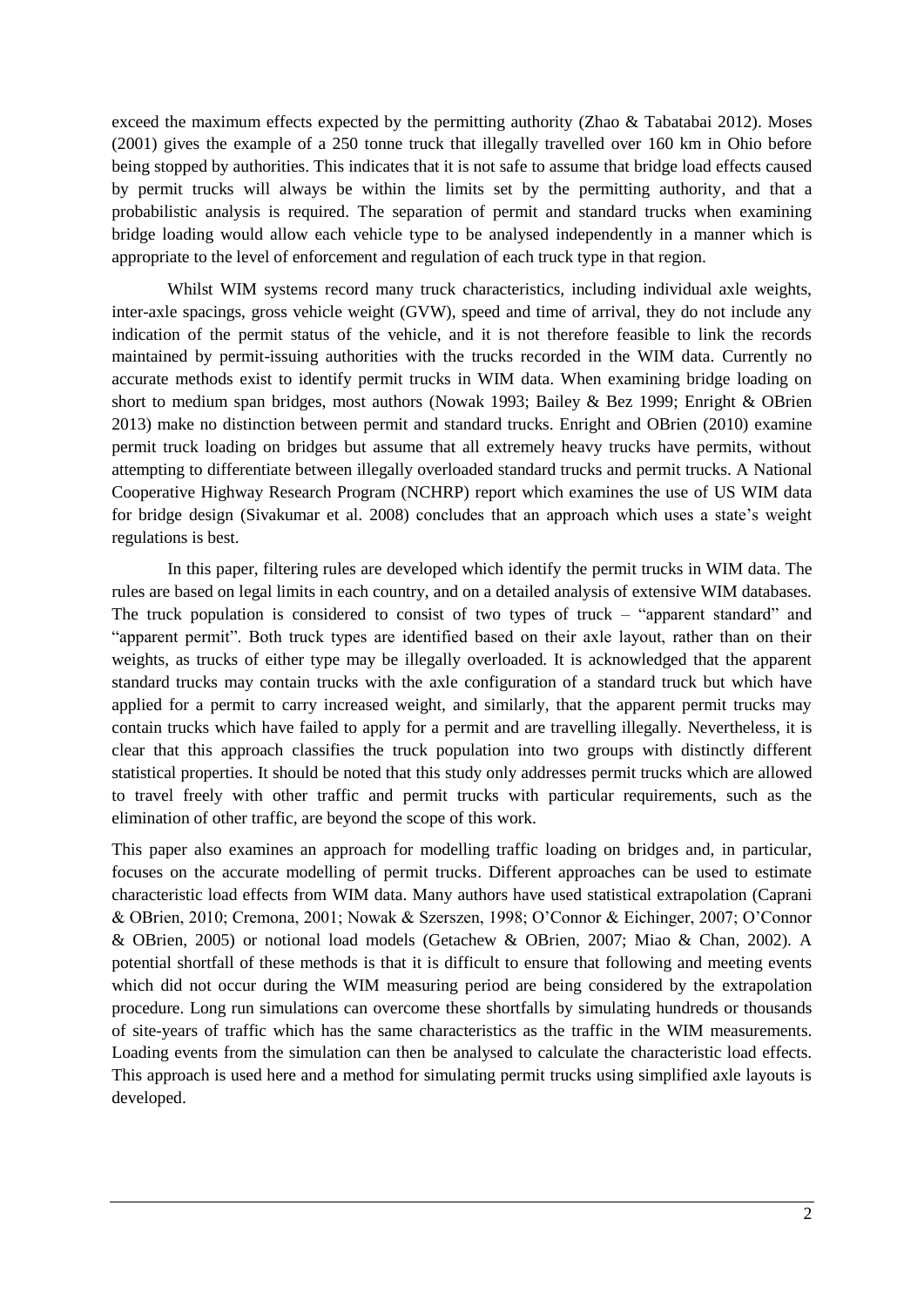## **2. Identifying Permit Trucks in WIM Data**

To examine apparent permit trucks separately from apparent standard trucks they must first be identified in the WIM data for both Europe and the US.

# *2.1 WIM data*

Five European WIM sites are used in this study. The sites are in the Netherlands, Czech Republic, Poland, Slovakia and Sweden and contain a total of 2.7 million truck records. At these sites, measurements are generally taken in two lanes in one direction. A more detailed description of most of these sites can be found in Enright and OBrien (2012). The US WIM data is from 19 sites in 17 states and contains 81.6 million truck records. At all US sites the data is for the slow lane in one direction of a carriageway with two lanes in each direction. This US data has been gathered as part of a follow-on project of the Federal Highway Administration's Long Term Pavement Performance (LTPP) program for traffic data collection (Walker et al. 2012; Walker & Cebon 2012).

## *2.2 Truck types*

Examination of the WIM data in both regions has shown that permit trucks differ in their weight and axle configuration. Apparent permit trucks in Europe can be categorized into three types, referred to here as low loaders, mobile cranes and trucks carrying crane ballast. These three permit types are identified by examining the axle configuration of the heaviest trucks at the three sites by inspecting photographs of trucks which are available for the Netherlands WIM site (see Figure 1), and using axle configuration plots such as those in Figure 2. "Low loaders" consist of a tractor and trailer and have one large inter-axle spacing, usually  $8 - 13$  m.

"Mobile cranes" have a rigid body and consist of closely spaced axles with relatively large axle loads. "Crane ballast trucks" consist of a tractor and trailer units but do not have the large spacing that is found on low loaders. They tend to have one slightly larger spacing between the tractor and trailer unit. Both these truck types have a large load concentrated over closely-spaced axles.

In the US data three apparent permit types are also found, low loaders, mobile cranes and mobile cranes with dollies – see Figure 1. The crane ballast trucks which were found in Europe are not found in the US – as crane ballast is divisible it is assumed that it is spread between multiple smaller trucks rather than being carried all on one truck. The mobile cranes in the US generally have fewer axles than Europe and in some cases rest the boom on a trailing dolly to allow the crane's weight to be spread over a greater length. This appears to be in an effort to comply with the federal bridge formula (Jacob et al. 2010) or other local loading rules. This trend in the US, of using axle configurations which distribute the gross vehicle weight over greater truck lengths, is also evident in low loaders in the US – see Figure 2 (a) and 2 (b). The figures show two low loaders of similar weight and with a similar maximum spacing but the US low loader has an additional axle and the axles are spread over a wheelbase that is over one and a half times that of the European low loader. Similar examples are found throughout the WIM data.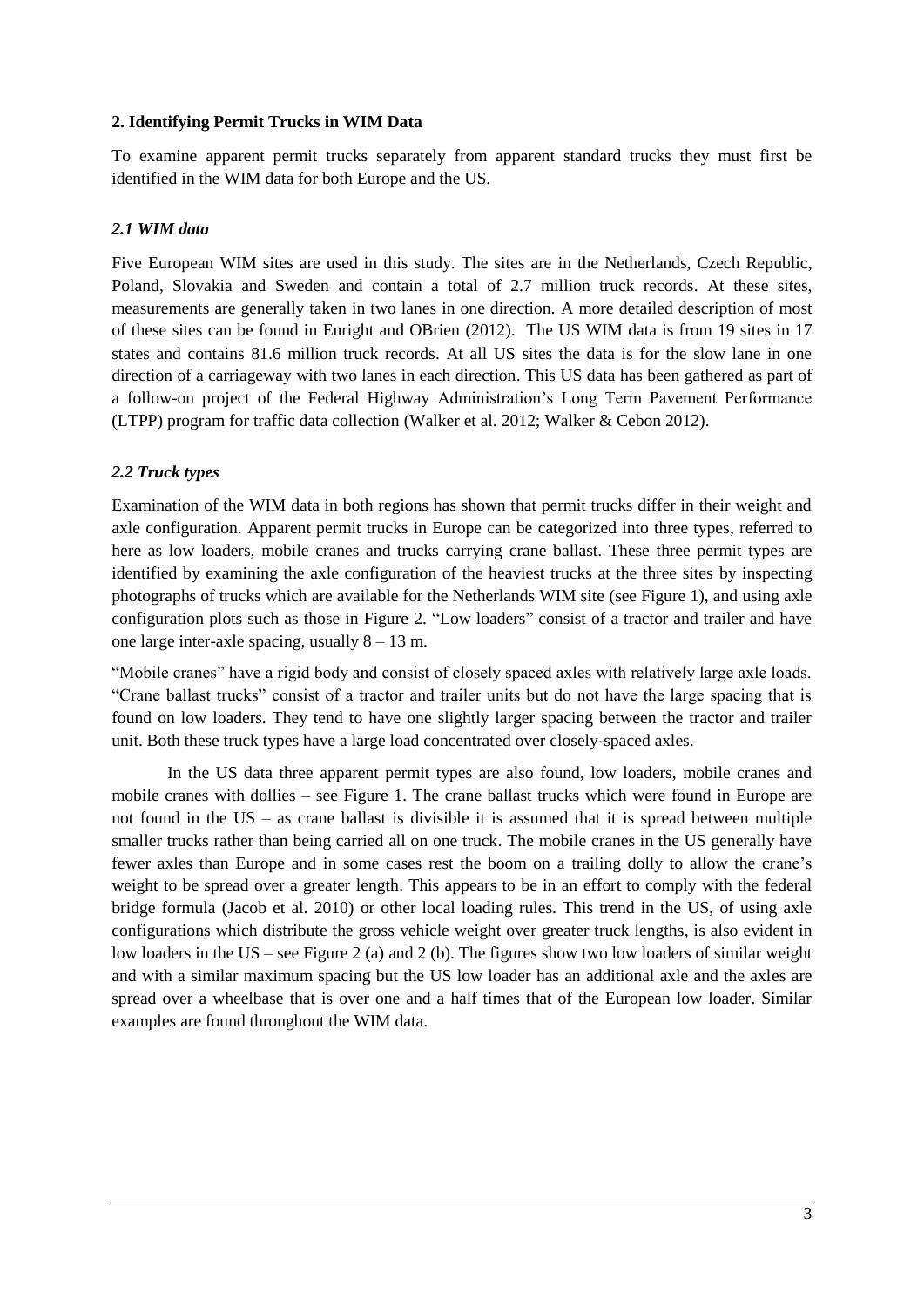

(a) Mobile crane (109 tonnes, 9 axles). (b) Low loader (127 tonnes, 11 axles).





00100 ooo

(c) Crane ballast truck (109 tonnes, 10 axles). (d) Outline drawing of five-axle mobile crane

with three-axle dolly.

Figure 1. Photographic evidence of the permit truck types from a Netherlands WIM site (except (d)).

# *2.3 Legal limits and filtering*

Many general vehicle classification schemes exist (COST 323, 2002; FHWA, 2005) but they do not make the distinction between standard and permit trucks. Other bridge assessment guidelines separate permit trucks into different classes (Highways Agency, 2011; O'Connor & Enevoldsen 2009) but they do not specify how permit trucks might be identified in WIM records. An NCHRP (Sivakumar et al. 2008) report makes the simplifying assumption that all trucks in the WIM data with more than six axles have special permits and that all other vehicles are routine permits or legal trucks. This report does however acknowledge that this approach misclassifies long combination vehicles (LCVs) (Schulman 2003), specialized haulage vehicles (Sivakumar et al. 2008) and trucks with grandfathered rights (USDOT 2000) and concludes that an approach which uses a state's weight regulations is best. The term "grandfathered rights" refers to state-specific truck configurations which exceed current regulations but which are exempt in that state as they were legally permitted before the current regulations were introduced.

As a result of the lack of a well-established approach, it is necessary to develop rules to identify permit trucks in the WIM data. Maximum permissible weights and dimensions across Europe (Ceuster et al. 2008) are shown in Table 1, and the regulations are very similar throughout Europe. The notable exception which affects this study is in the Netherlands and Sweden where European Modular System (EMS) trucks are allowed on a trial basis (Akerman & Jonsson 2007). These trucks can have up to nine axles and can be up to 25.25 m long. This information must be incorporated in the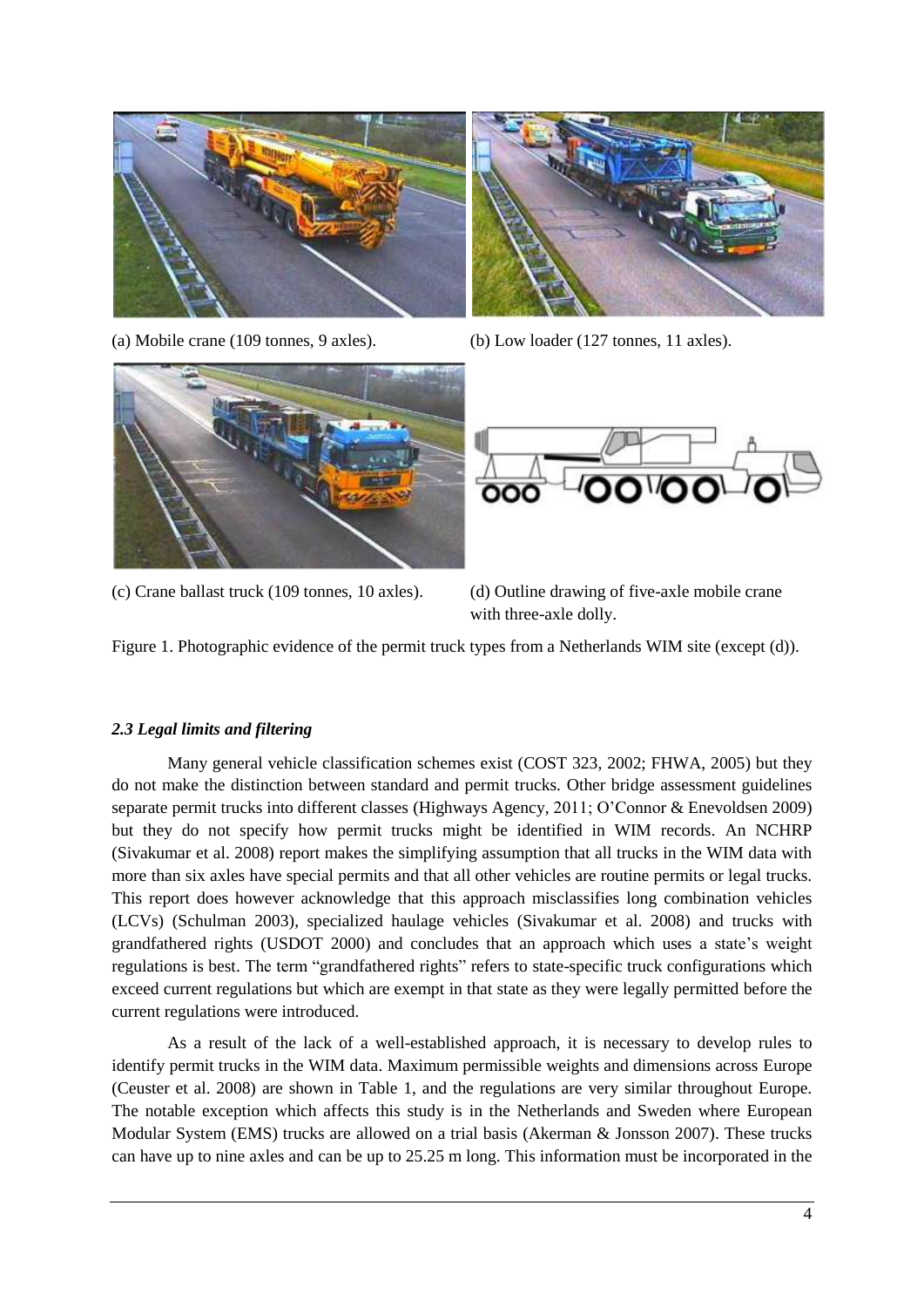rules for distinguishing between standard and permit trucks as EMS vehicles are classified here as standard.

|                      | Maximum Length (m) |                         |                                  |
|----------------------|--------------------|-------------------------|----------------------------------|
|                      | Rigid Truck        | Road Train <sup>a</sup> | Articulated Vehicle <sup>b</sup> |
| Czech Republic       | 12                 | 18.75                   | 16.5                             |
| <b>Netherlands</b>   | 12                 | 18.75                   | $25.25^{\circ}$                  |
| Slovakia             | 12                 | 18.75                   | 16.5                             |
| Sweden               | 24                 | 24.0                    | $25.25^{\circ}$                  |
| <b>Great Britain</b> | 12                 | 18.75                   | 16.5                             |

Table 1. European permissible vehicle dimensions

Notes: <sup>a</sup> Truck and trailer(s) combination.

b Tractor and trailer (multiple trailers in the case of European Modular System (EMS) vehicles).

<sup>c</sup> EMS vehicles allowed in this country.

In the US the focus of truck restrictions is on weight rather than dimension. Federal truck weight laws apply on the interstate system and limit the GVW to 36.3 tonnes (80,000 pounds) and require all trucks – excluding those with permits or grandfathered rights – to comply with the bridge formula. These restriction do not apply to the other highways within a state but most states adopt these rules (USDOT 2000). Federal law states that trailers in a tractor-semitrailer configuration must not be restricted to a length shorter than 14.6 m (48 ft) on the national network. Many states allow trailers longer than this, up to a maximum of 18.3 m (60 ft) in Wyoming

The rules presented here for both regions are based on the legal requirements (Table 1), a review of the relevant literature, examination of the WIM data at all sites, and on the photographic evidence available from the site in the Netherlands. The rules separate the truck population into "apparent permits" and "apparent standards". The rules are somewhat subjective, but a visual inspection of selected axle configurations (as in Figure 2) suggests that the rules are effective in identifying the two truck categories. It must be noted that gross weight is not used as a criterion so as to avoid incorrectly classifying illegally overloaded standard trucks as permit trucks.



Figure 2. Axle configuration of low loaders measured in the European and US WIM data.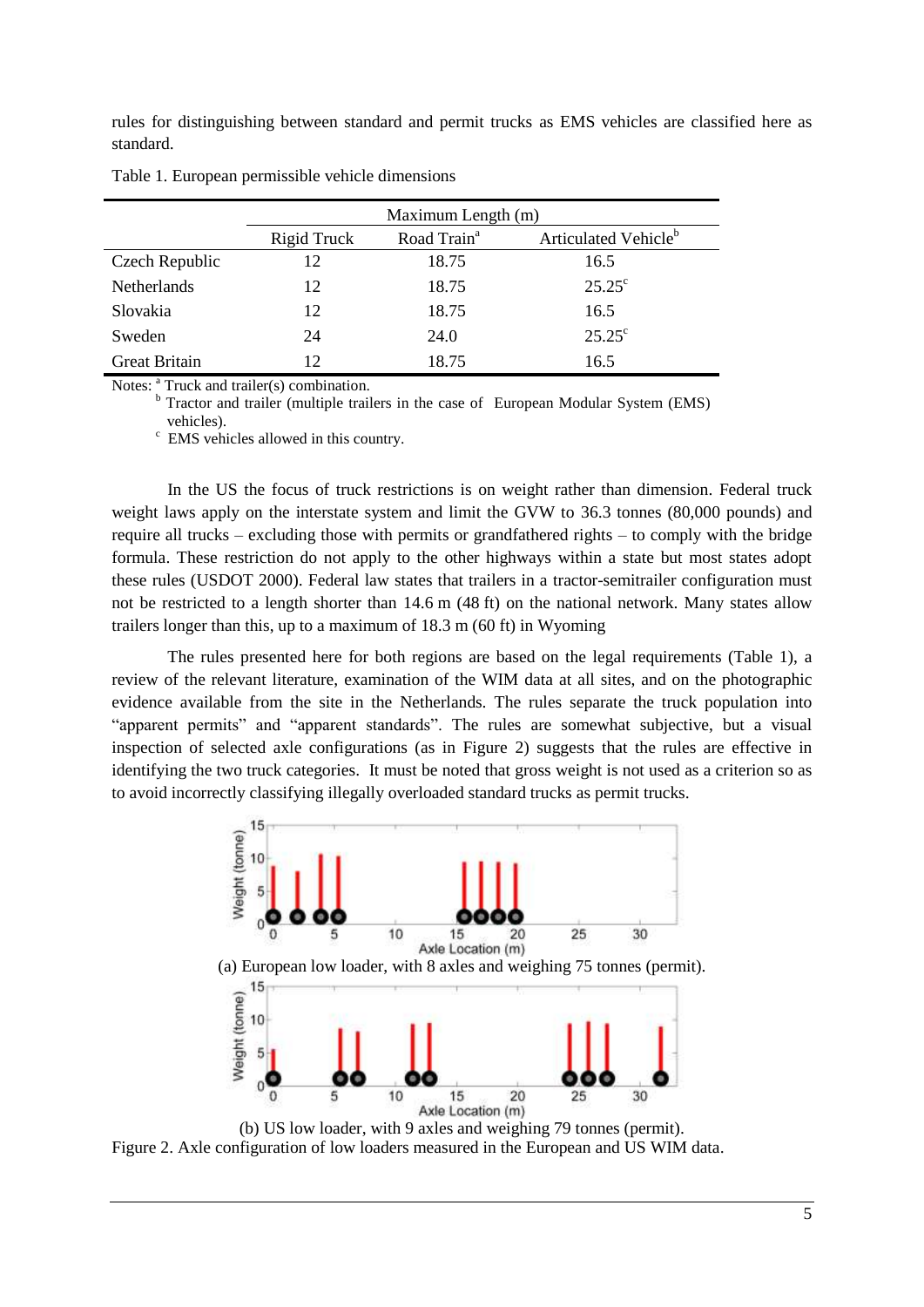A vehicle is classified as a low loader if it satisfies any of the following rules:

- (1) Has more than nine axles.
	- (a) In Europe nine axles is the maximum for EMS vehicles and in the US it is the maximum for long combination vehicles (LCVs).
- (2) Has the profile of a standard articulated truck, but is longer than the legal limit.
	- (a) Standard articulated trucks have one large spacing with more closely spaced axles before and after. This rule does not pick LCVs or EMS trucks as they do not have a single large spacing.
	- (b) In the US there is no overall length limit for standard articulated trucks, however, there is a limit on the trailer length. This length is estimated and the truck is selected if the trailer exceeds the maximum allowed.
- (3) Has a large truck length and group of four or more axles at back.
	- (a) In Europe, a large truck length is defined as greater than length limit for standard articulated trucks (16.5 m).
	- (b) In the US it is defined as greater than 20 m as the there is no restriction on overall length of these trucks.
- (4) Has an overall length greater than 25.25 m (Europe only).
	- (a) This is the maximum legal length in Europe see table 1.
- (5) Has more than six axles with a group of three or more axles at back (US only).
	- (a) LCVs do not generally have tridems.

A vehicle is classified as a crane type if it has more than two axles, a maximum spacing less than 4.5 m and an average spacing less than 2.5 m

- (1) 3- and 4-axle trucks are chosen only if their average axle weight is over 8 tonnes, to avoid choosing standard trucks with short wheelbases
- (2) For Europe, if the maximum spacing is between 3.5 m and 4.5 m, and/or the vehicle has a light first axle (less than 90% of the average axle weight), the vehicle is classified as a crane ballast truck. Crane ballast trucks have lighter front axles, possibly due to this being the steer axle on the tractor unit whereas mobile cranes have heavier front axles, which is thought to be due to the boom extending beyond the front axle.
- (3) For the US, trucks with more than five axles, a maximum spacing less than 7 m and an average spacing less than 3 m are also selected and classified as mobile cranes with dollies (MCWD).
- (4) For the US, vehicles with closely-spaced semi-trailer configurations are excluded from the crane-type group, as are any vehicles with an average axle weight less than 6 tonnes.

Figure 3 shows the maximum daily GVW's for both apparent standard and apparent permit trucks, after the filter has been applied to a WIM site from both regions – the Netherlands and Arizona. The daily maximum values are plotted on Gumbel probability paper (Ang & Tang 2007) which effectively shows the cumulative distribution function for the data with the y-axis plotted on a double log scale. As the y-axis value increases the probability of occurrence decreases. The double log scale is useful for examining the behaviour of the data in the tail region and examining the appropriateness of the fitted statistical distributions which extrapolate beyond the limits of the data. It can be seen in the figure that the Netherlands site has significantly heavier maximum daily trucks than the Arizona site. It is also seen that the filters succeed in identifying two truck groups with distinctly different statistical properties, which is a key aim of this study.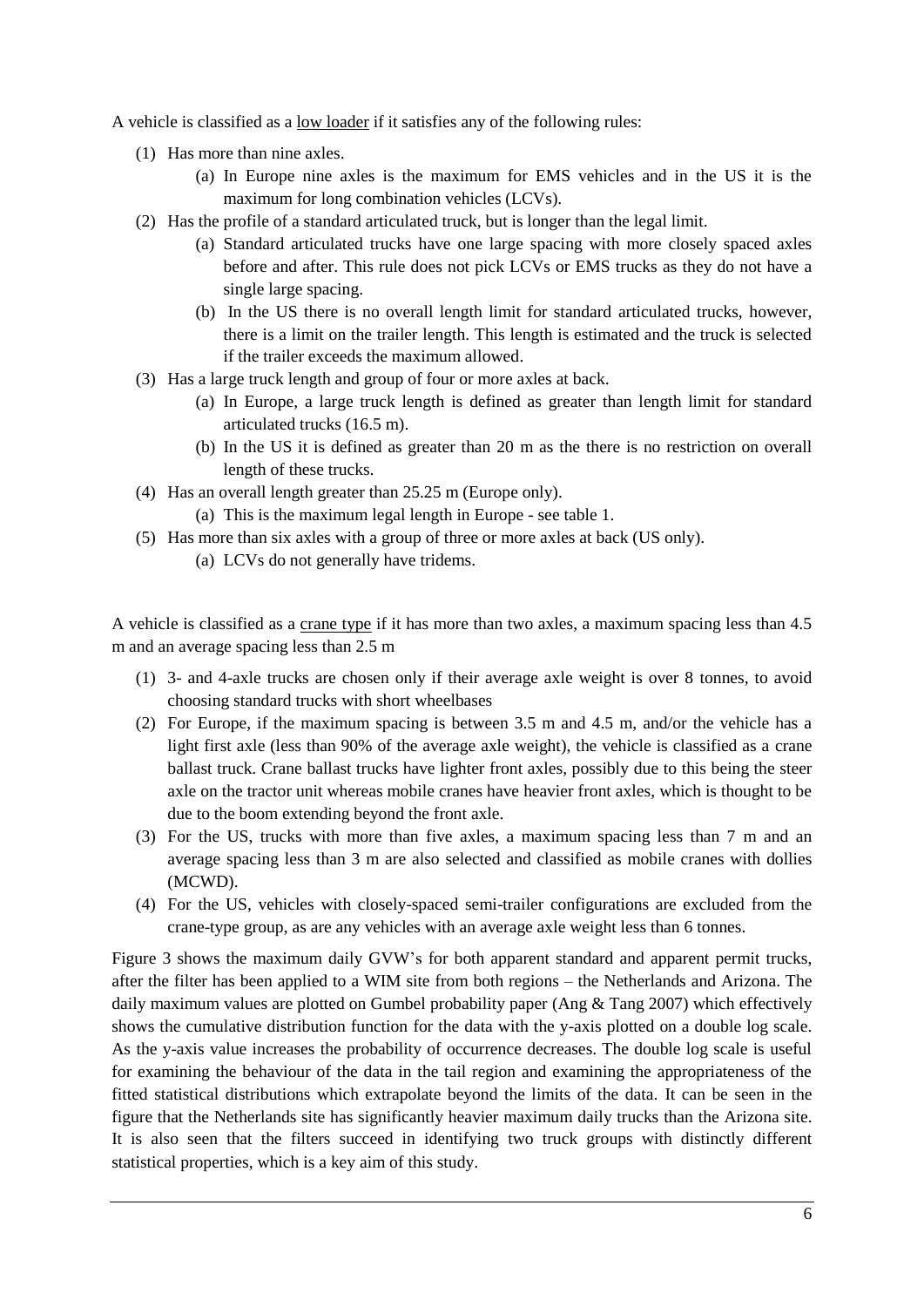To compare the characteristic values of both truck types the apparent standards are extrapolated to the 75- and 1000-year return period level. It is a policy decision as to whether apparent permits should be extrapolated in this way but the full extrapolation is shown here for illustrative purposes. At both sites it can be seen that the permit trucks are critical for bridge loading.



Figure 3. Gumbel probability paper plot of maximum daily gross vehicle weights, with fitted Weibull distributions, for standard and permit trucks at the Netherlands (NL) and Arizona (AZ) WIM sites.

#### **3. Simulating truck traffic**

Monte Carlo simulation of traffic is a well-established method for the estimation of probable lifetime maximum (characteristic) bridge loading (Bailey & Bez 1999; Enright & OBrien 2013; O'Connor & OBrien 2005; Nowak & Szerszen 1998), and is the approach adopted here. The aim is to simulate traffic which produces the same load effect distribution as the measured data while also simulating trucks which are heavier and have more axles than those in the measured data. A simulation model is developed here which is focused particularly on the accurate representation of permit trucks. The model is similar to the one described by Enright and OBrien (2012) which classified vehicles according to the number of axles, but did not differentiate between permit and standard trucks.

With ever greater quantities of WIM data becoming available worldwide (Fu & You 2011; Nowak & Rakoczy 2012; Walker & Cebon 2012) a more complete distribution of vehicle characteristics can be obtained. The datasets recorded at each of the WIM sites used in this work contain hundreds of thousands, and in some cases millions, of standard trucks. In the simulation, if a vehicle being generated is a standard truck (based on the proportion of standard trucks in the measured data), its characteristics (GVW, axles etc.) are determined by randomly selecting a standard truck from the measured data. This simple bootstrapping process is very efficient and is considered sufficient for the modelling of standard trucks because they do not tend to govern characteristic bridge load effects – as illustrated in Figure 3. Permit trucks, which are critically important in extreme loading events, require a more advanced simulation model due to the relatively small number of them in the measured data (typically less than 2%). Each new permit truck in the simulation is generated based on distributions fitted to the measured population of permit trucks, as described in the following sections. The four different types of permit truck – low loaders, mobile cranes, mobile cranes with dollies and crane ballast trucks – are treated separately.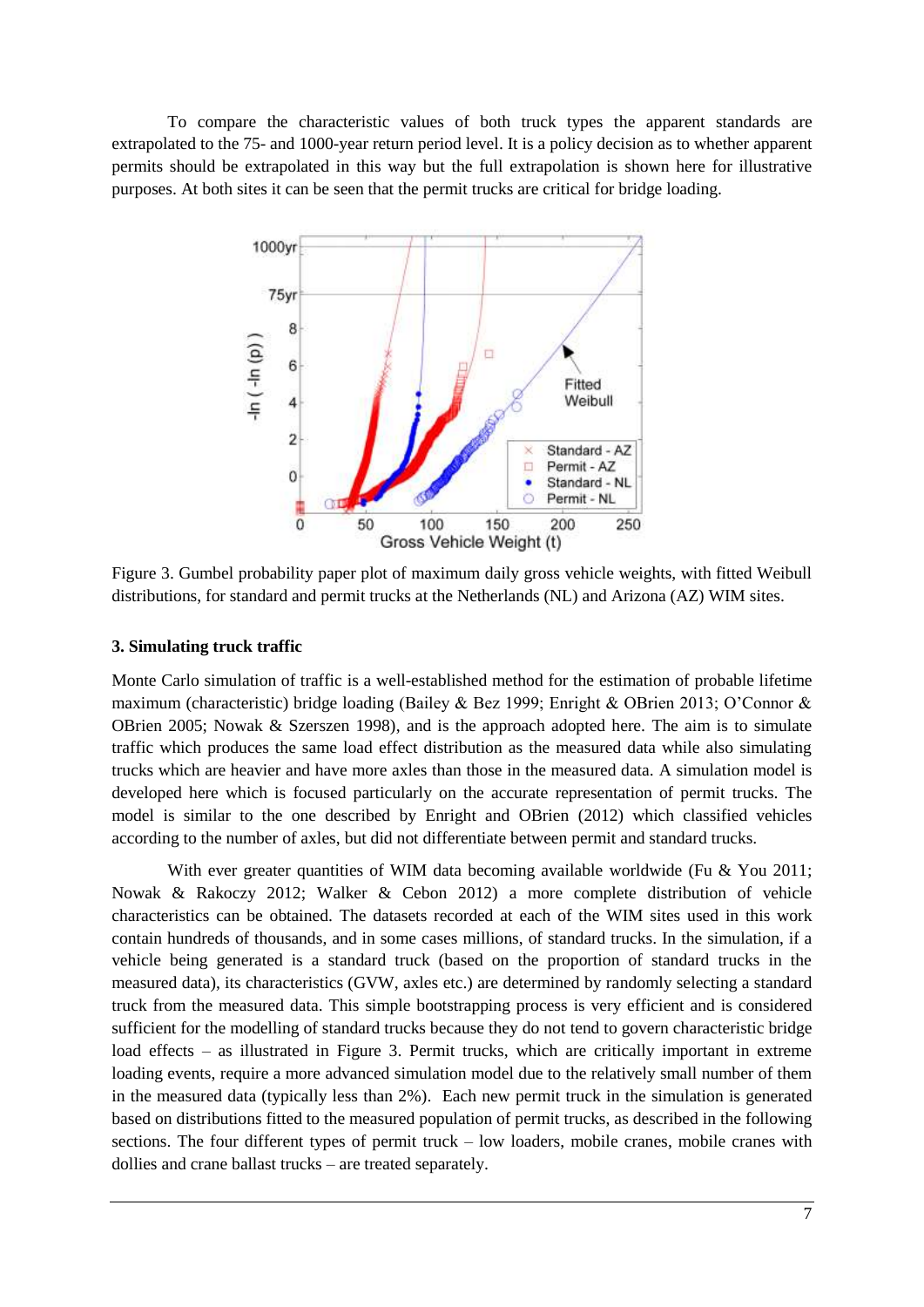#### *3.1 Gross vehicle weight and number of axles for permit trucks*

For each of the four vehicle types, the tail of a bivariate normal distribution is fitted to the measured GVW and number of axles using truncated maximum likelihood estimation (Enright & OBrien 2013). It is fitted to the top 100 trucks at each site in the case of the low loaders and the crane ballast trucks and to the top 50 for the mobile cranes and mobile cranes with dollies, as there tend to be a small number of these in the truck population at some sites. The distribution is fitted only to the tail as the aim is to capture the trend in the tail rather than the whole of the permit population, which includes unloaded and lightly loaded permit vehicles. The bivariate normal distribution allows trucks with larger GVW and number of axles than the measured data to be simulated. When simulating a permit truck, a combination of GVW and number of axles are randomly selected from the fitted distribution. Figure 4 shows a contour plot of the fitted distribution for low loaders at the Czech Republic site. The small quantity of data affects the quality of the fit but this is a necessary compromise in any tail-fitting process.



Figure 4. Measured data for low loaders at the Czech Republic site with contour plot of fitted bivariate normal distribution.

#### *3.2 Inter-axle spacings and weight distribution*

In the simulation, the inter-axle spacings and weight distribution are generated in different ways for each type of permit truck, based on the characteristics found in the measured data for each type. The approach used here is summarised in Figure 5. Mobile cranes with dollies are not simulated in Europe, as they are not found in this region, and similarly crane ballast trucks are not simulated in the US.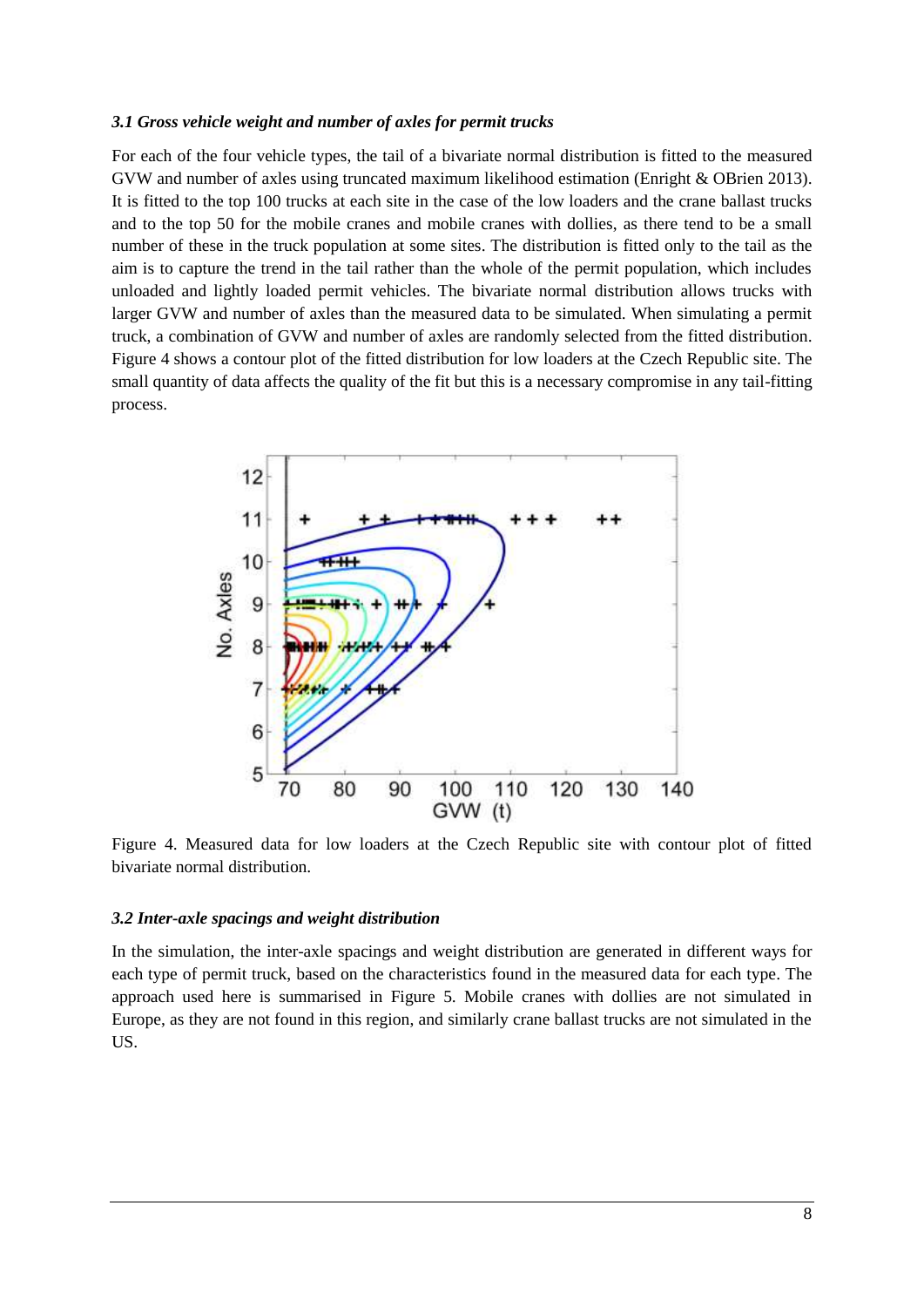

Figure 5. The four types of permit vehicles generated by the simulation model.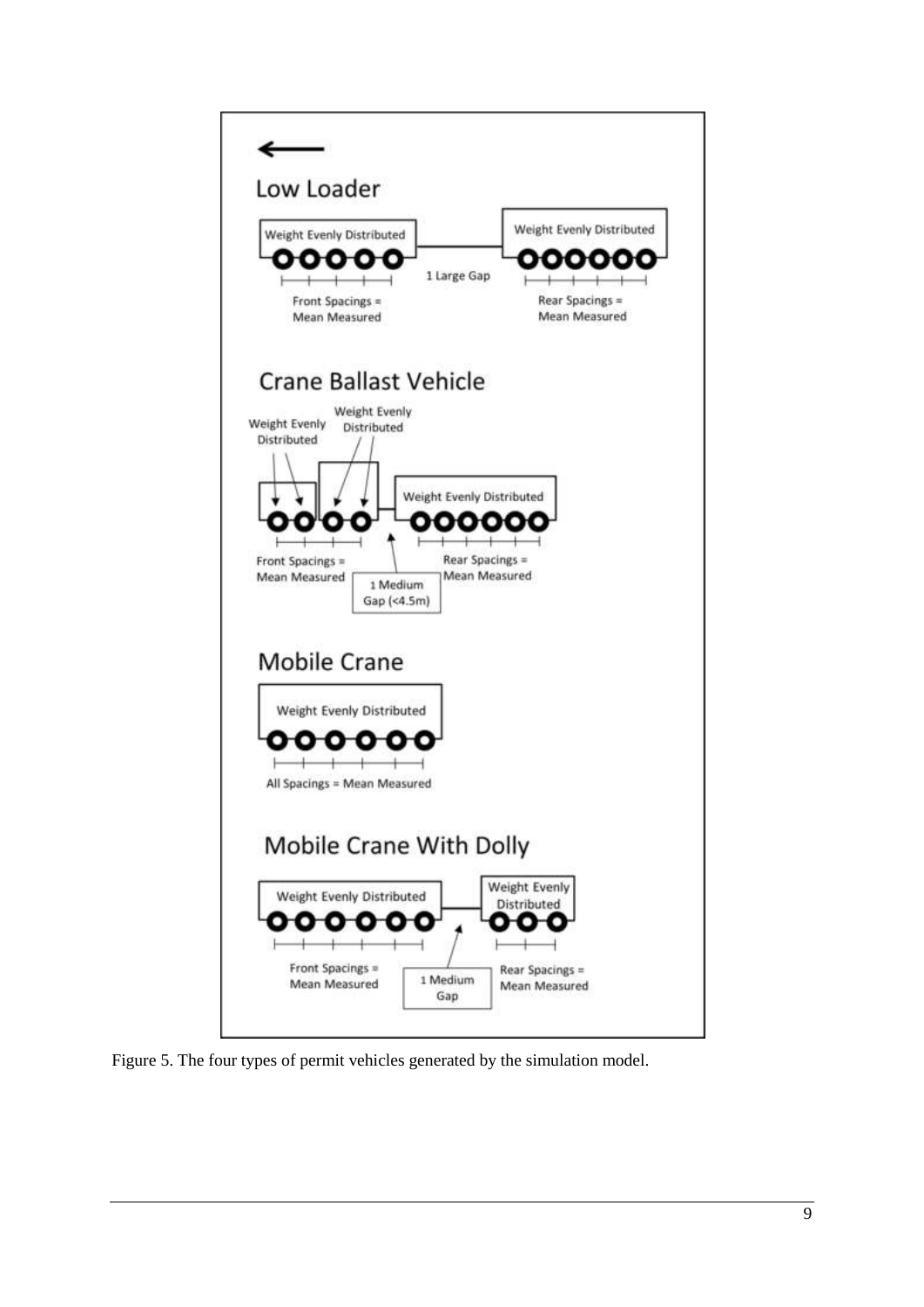Mobile cranes are the simplest to simulate as they have similar axle spacing and a relatively uniform distribution of the GVW between the axles. When generating a mobile crane, all axle spacings are made equal to the average measured axle spacing for these vehicles. The selected GVW is then evenly distributed between the axles. A more complex approach is not needed as it was found that this method simulated load effects which matched well those produced by the WIM data.

The key determinants of the axle configuration of low loaders are the location and magnitude of the maximum axle spacing and the proportion of the GVW before and after that maximum spacing. The magnitude of the maximum axle spacing in particular, can have a significant effect on the resulting load effects, especially the hogging bending moment over an internal support of a continuous bridge. Normal distributions are fitted to the measured data for these properties – see Figure 6. These distributions allow the simulation of axle configurations and weight distributions which were not observed during the WIM measuring period. This is important as all possible configurations for these infrequent trucks will not be observed in a limited measuring period. During the simulation process, values are then randomly selected from these distributions in order to generate axle configurations and weight distributions which may be different to the measured data but which match the observed trend.



Figure 6. Histograms of low loader characteristics at Czech Republic site with fitted normal distributions.

The low loader generation process also allows for a bias of weight towards the front or back of the low loader. The bias is calculated as the ratio of the portion of the GVW before to that after the maximum spacing. A Normal distribution is fitted to the measured bias data and this is then used to distribute the weight for each simulated vehicle. The weight within each portion is then evenly distributed between its axles. The axle spacing before and after the maximum spacing are set at the mean measured values for each group. Mobile cranes with dollies have a similar axle configuration to low loaders and are simulated in a similar way.

Crane ballast vehicles are simulated in a similar way to low loaders but with the addition of an extra parameter. On these vehicles the pair of axles immediately before the maximum spacing is found to be significantly heavier than the other axles in front of this pair. To allow for this, a second normal distribution is fitted to the bias in weight of these two axles relative to the total weight before the maximum spacing.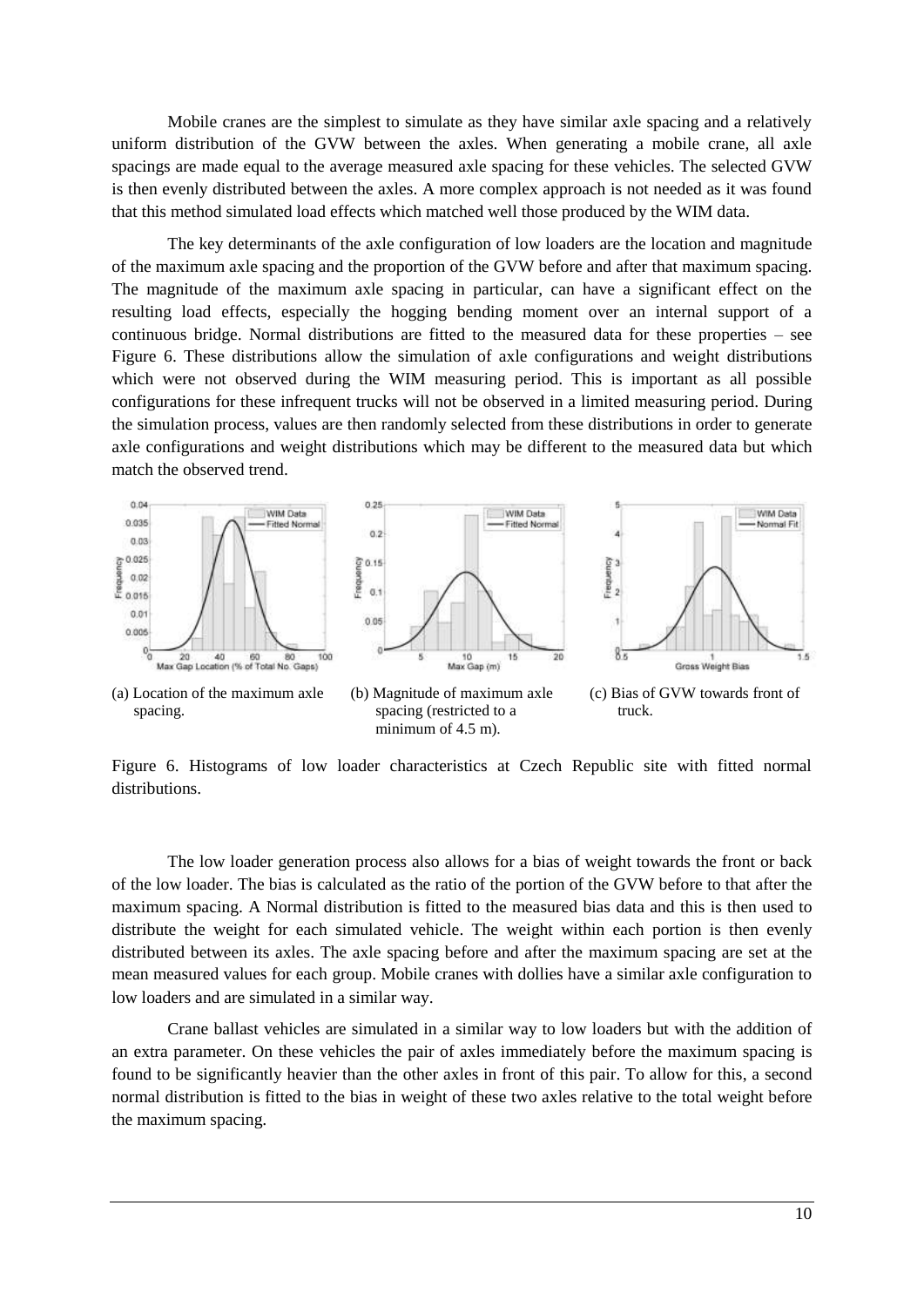## *3.3 Simulating a continuous stream of traffic*

Once individual vehicles have been defined, a stream of traffic is then simulated by modelling intervehicle gaps according to the hourly traffic flow rate at each site. The method used is similar to that described in (OBrien & Caprani 2005; Enright & OBrien 2013)

Examination of the WIM data at different sites shows that there is a tendency for permit trucks to travel in convoys. At the Netherlands WIM site 6.1% of permit trucks are followed by another permit truck. This figure is 3.1 times greater than if the order of trucks were completely random. This increases the likelihood of permit-following-permit bridge loading events. The simulation algorithm takes this into account and simulates permit–following-permit events at the same rate as the measured WIM data.

For each simulated day of traffic the maximum daily load effects are calculated. The load effects examined are mid-span bending moment on a simply supported bridge (LE1), shear at a support on a simply supported bridge (LE2) and hogging moment over the central support of a twospan continuous bridge (LE3). These load effects are calculated for total bridge lengths of 20, 30, 40 and 50 m by passing the simulated traffic over the relevant influence line for simple beam models.

## *3.4 Model validation*

To validate the model simulations are performed for three of the European WIM sites – Netherlands, Czech Republic and Slovakia – and for three of the US sites – Arizona, Illinois and Indiana. Traffic flows at these six sites range from 1,000 to over 6,000 trucks per day in one direction. Traffic is simulated as a single lane in one direction. The accuracy of the load effects produced by the model is assessed by plotting the maximum daily observed and simulated load effects, for all vehicles (both standard and permit) in Figure 7. For clarity, the two truck types are not plotted separately here.

This validation process has been done for all load effects and span lengths in both Europe and the US and a representative sample of these plots is shown in Figure 7. The trends are straight or curved slightly upwards on Gumbel probability paper, suggesting compliance with the Weibull distribution. Good fits are achieved in all cases, confirming the validity of the long run simulations. In Figure 7(c), the upper tail of the simulated Illinois moments do not sit over the measured data as the simulation smooths the random variation in the observed data.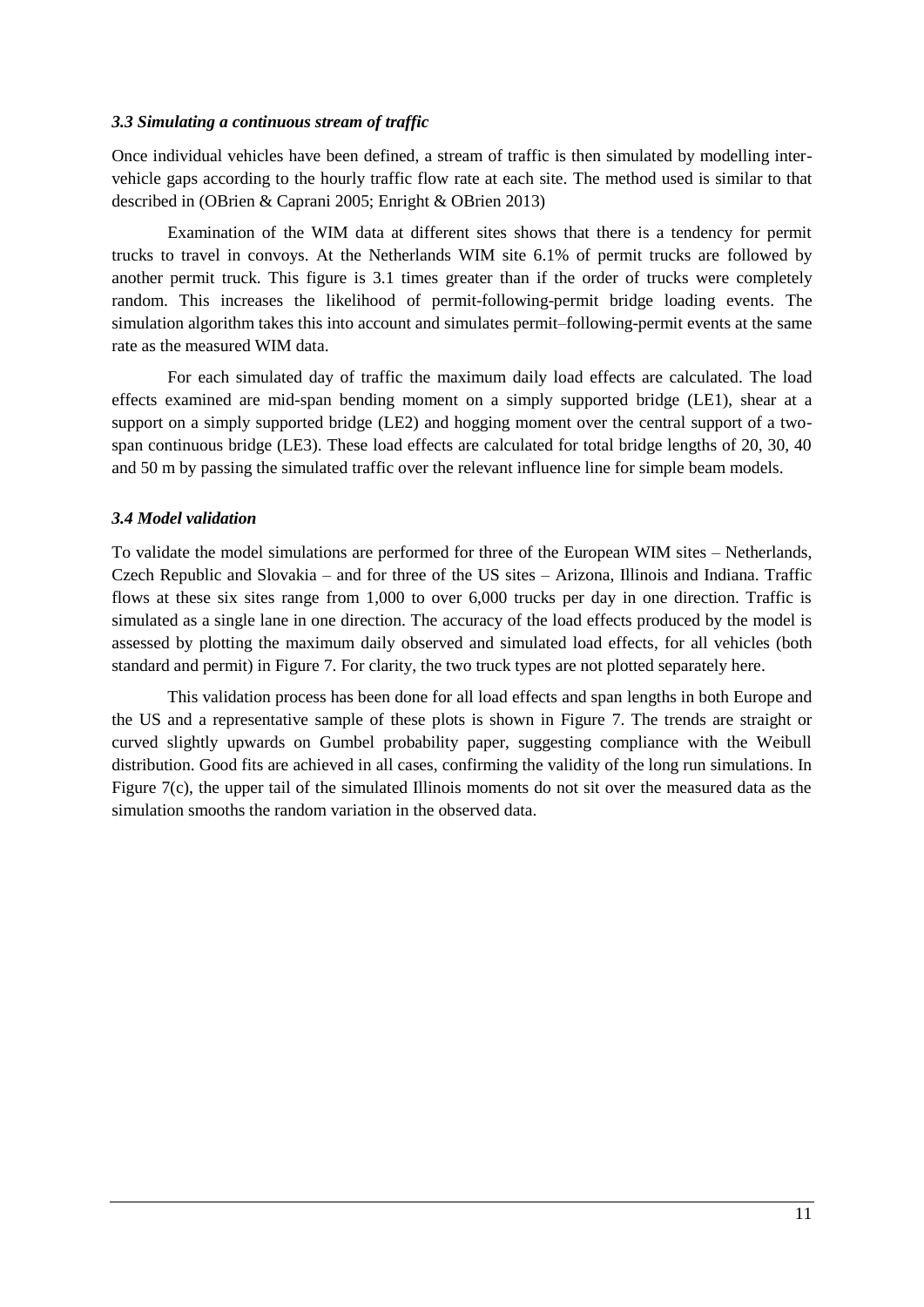

Figure 7. Observed vs. simulated maximum daily load effects for the three European WIM sites. All simulations represent 300 years of traffic ( $SK =$  Slovakia,  $CZ =$  Czech Republic,  $NL =$  Netherlands).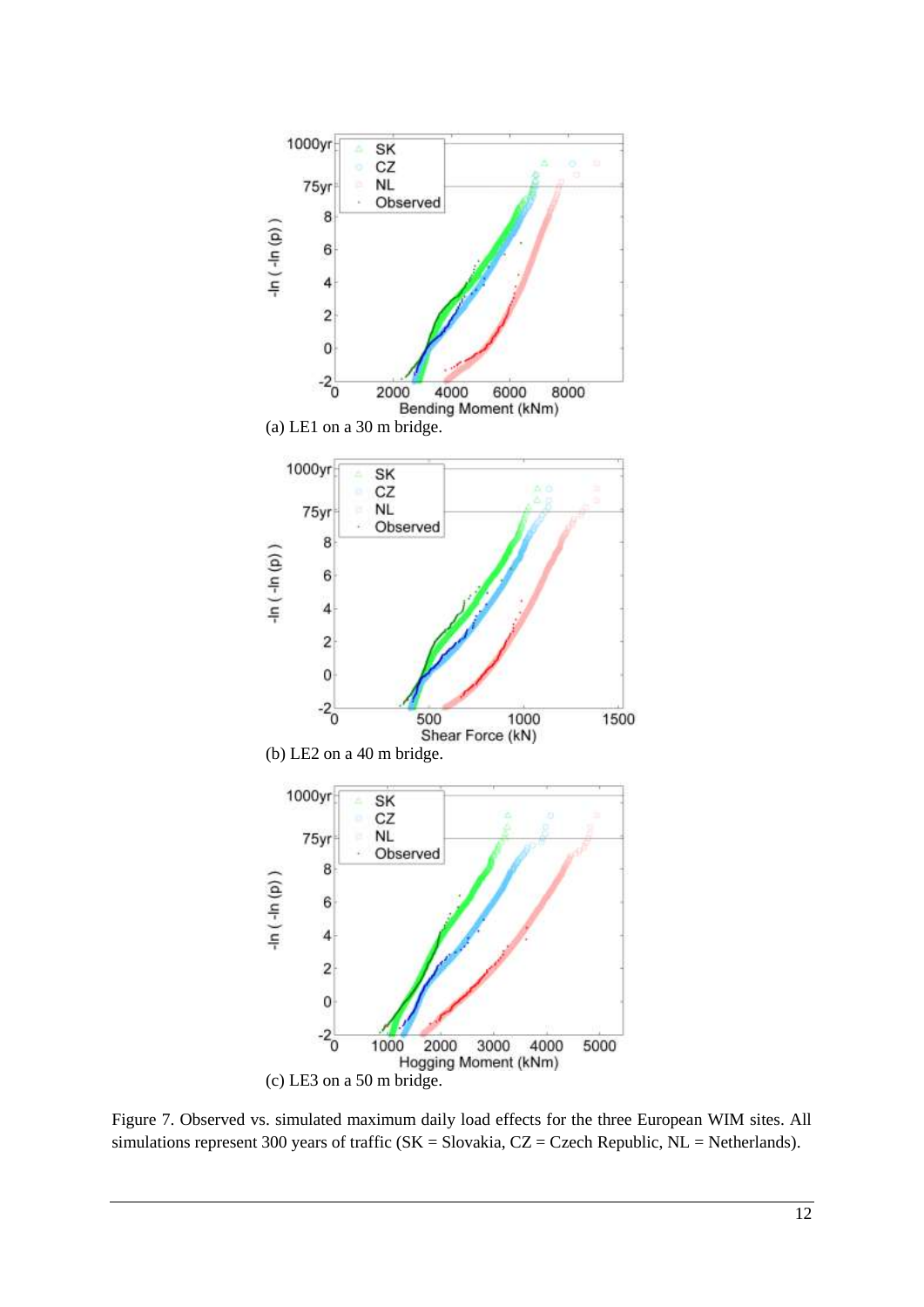#### **4. Conclusion**

The ability to identify permit trucks in WIM data is critically important for site-specific assessment of bridge loading, developing load models for bridge design/assessment and examining weight enforcement, illegal overloading and permitting policy. Rules are developed for identifying the different permit truck types in European and US WIM data. The rules identify these trucks based on their axle configuration. The data is separated into two categories - apparent standard and apparent permit - which have distinctly different statistical properties. It is shown that the apparent permit truck category is the critical group for bridge loading.

A traffic simulation model for bridge loading is also developed which allows the accurate simulation of the different types of European and US permit trucks which are critical for bridge loading. The model uses simplified axle configurations to simulate these trucks. The ability to model permit trucks independently of standard trucks is important for the estimation of maximum lifetime bridge traffic loading, as both truck types are regulated in different ways and need to be analysed separately.

#### **Acknowledgements**

The authors gratefully acknowledge the Federal Highway Administration's Long-Term Pavement Performance Program and the Road Authorities/Transportation Ministries of the Netherlands, Sweden, Poland, Czech Republic and Slovakia for access to an extensive WIM database. The Irish National Roads Authority is also gratefully acknowledged for their financial support.

#### **References**

- AASHTO (American Association of State Highway and Transportation Officials) (2012) *AASHTO LRFD Bridge Design Specifications* 6th ed., Washington D.C.: American Association of State Highway and Transportation Officials.
- Akerman I & Jonsson R (2007) *European Modular System for road freight transport – experiences and possibilities*, Stockholm: TFK – Transport Research Institute.
- Ang AH-S & Tang WH (2007) *Probability concepts in engineering : emphasis on applications in civil & environmental engineering* 2nd ed., Wiley, New York.
- Bailey SF & Bez R (1999) Site specific probability distribution of extreme traffic action effects. *Probabilistic engineering mechanics*, **14(1)**: 19–26.
- Ceuster G De et al. (2008) *Effects of adapting the rules on weights and dimensions of heavy commercial vehicles as established within Directive 96/53/EC*, Brussels: European Commission.
- COST323 (European Cooperation in Science and Technology) (2002) *Weigh-in-Motion of Road Vehicles - Final Report* B. Jacob, E. OBrien, & S. Jehaes, eds., PARIS: LCPC.
- EC1 (Eurocode 1) (2003) *Actions on structures, Part 2: Traffic loads on bridges. European Standard EN 1991-2:2003*, Brussels: European Committee for Standardization.
- Enright B & OBrien EJ (2010) Management Strategies for Special Permit Vehicles for Bridge Loading. In *Transport Research Arena Europe 2010*. 7-10th June, Brussels, Belgium.
- Enright B & OBrien EJ (2013) Monte Carlo simulation of extreme traffic loading on short and medium span bridges. *Structure and Infrastructure Engineering*, **9(12)**: 1267–1282.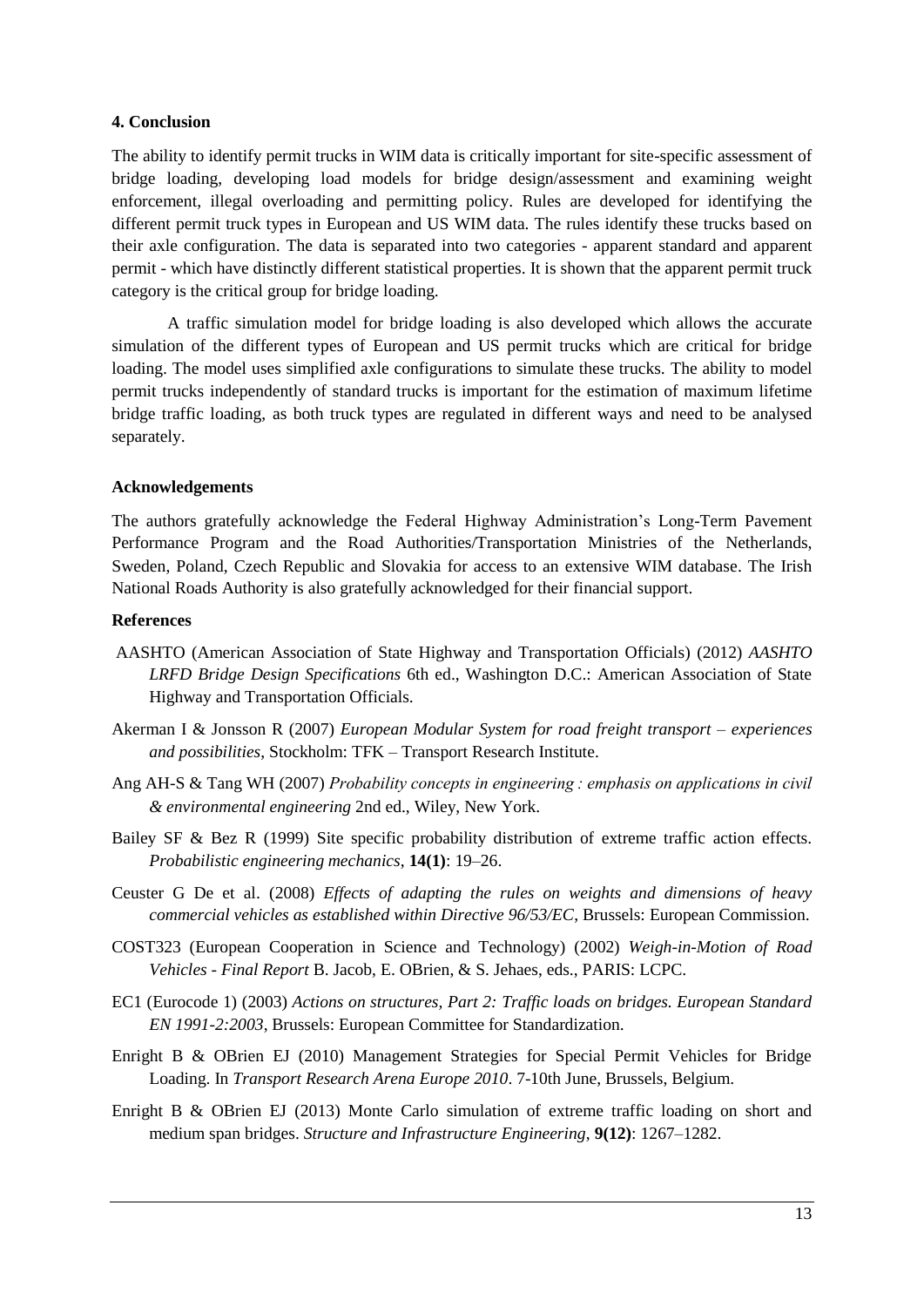- FHWA (Federal Highways Administration) (1995) *Traffic Monitoring Guide* 3rd ed., Washington D.C.: U.S. Department of Transportation Federal Highway Administration.
- Fu G & You J (2011) Truck load modeling and bridge code calibration. In *Applications of Statistics and Probability in Civil Engineering* (Faber, Kohler & Nishijima (eds)). London: Taylor & Francis Group, pp. 406–413.
- Highways Agency (2011) DMRB, Vol. 3, Section 4, Part 19, BD 86/11. In *The Assessment of highway bridges and structures for the effects of special types general order (STGO) and special order (SO) vehicles*. London.
- Jacob B et al. (2010) US bridge formula (FBF-B) and implications of its possible application in Europe. In Frangopol, Sause, & Kusko, eds. *Bridge Maintenance, Safety, Management and Life-Cycle Optimization*. Philadelphia: Taylor & Francis Group, pp. 2875–2880.
- Koniditsiotis C, Coleman S & Cai D (2012) Bringing Heavy Vehicle On-Board Mass Monitoring To Market. In *6th International Conference on Weigh-In-Motion* (B Jacob et al. (eds)). Dallas, pp. 304–318.
- Luskin DL et al (2000) *Alternatives to Weight Tolerance Permits*, Austin: FHWA, Research Report 0- 4036-1.
- Moses F (2001) *Calibration of Load Factors for LRFR Bridge Evaluation - NCHRP Report 454*, Washington D.C.: Transport Research Board.
- Nowak A (1993) Live load model for highway bridges. *Structural Safety*, **13(1-2)**: 53–66.
- Nowak A & Rakoczy P (2012) WIM Based Simulation Model Of Site Specific Live Load Effect On The Bridges. In *6th International Conference on Weigh-In-Motion* (B Jacob et al. (eds)). Dallas, pp. 352–358.
- Nowak A & Szerszen MM (1998) Bridge load and resistance models. *Engineering structures*, **20(11)**: 985–990.
- O'Connor A & Enevoldsen I (2009) Probability-based assessment of highway bridges according to the new Danish guideline. *Structure and Infrastructure Engineering*, **5(2)**: 157–168.
- O'Connor A & OBrien EJ (2005) Traffic load modelling and factors influencing the accuracy of predicted extremes. *Canadian Journal of Civil Engineering*, **32(1)**: 270–278.
- OBrien EJ & Caprani CC (2005) Headway modelling for traffic load assessment of short to medium span bridges. *Structural Engineer*, **83(16)**: 33–36.
- Schulman JF (2003) *Heavy Truck Weight and Dimension Limits in Canada*, Railway Association of Canada.
- Sivakumar B, Ghosn M & Moses F (2008) *Protocols for Collecting and Using Traffic Data in Bridge Design - NCHRP Report 683*, Washington D.C.: Transport Research Board.
- USDOT (United States Department of Transportation) (2000) *Comprehensive Truck Size and Weight Study*, Washington D.C.: U.S. Department of Transportation. FHWA-PL-00-029.
- Walker D & Cebon D (2012). The Metamorphosis of LTPP Traffic Data. In *6th International Conference on Weigh-In-Motion* (B Jacob et al. (eds)). Dallas, pp. 242 – 249.